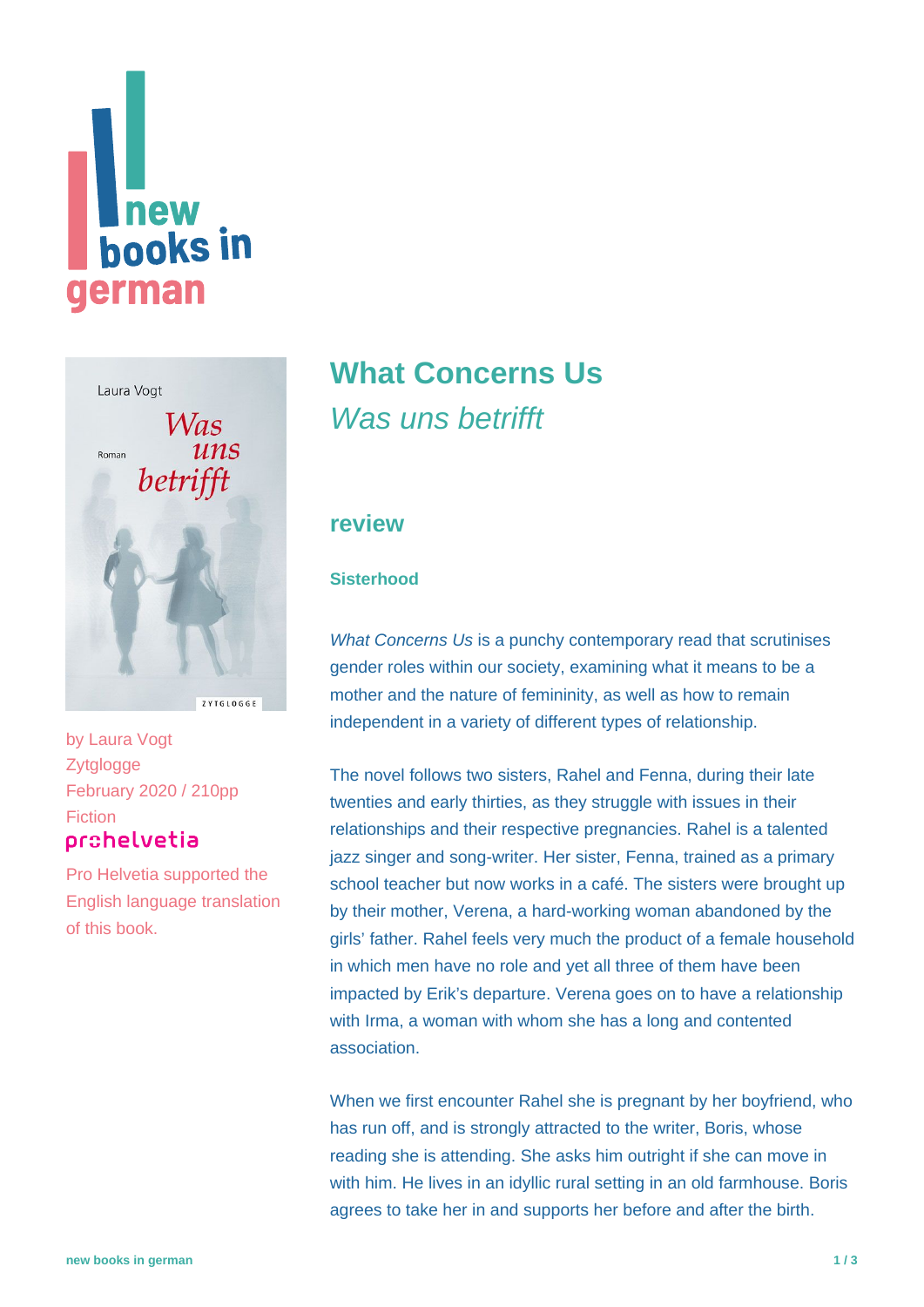Rahel gives birth to a baby boy whom they both dote on. Rahel turns her back on her singing career and enjoys the rural family life.

When she and Boris have a little girl together, Rahel experiences severe postnatal depression. She completely rejects Boris and mentally rejects the baby, while constantly breastfeeding her. Rahel explores how she might leave her young family and baffled partner for her old life in the jazz clubs. Meanwhile, Fenna turns up at their home, newly pregnant, wanting time away from Luc, the father of her child – a man who can turn from charming hippy to childish aggressor in a heartbeat, raping her on a woodland walk well into their relationship. Fenna's reaction to the rape is at first rage and then a view of her own conduct that suggests she somehow made this thing happen to herself. Their mother Verena develops breast cancer and turns up at the farmhouse, too. Boris takes the children away for a night or two to leave the women to themselves again.

Vogt's snappy writing style and fast-paced depiction of the life experiences of the two sisters, along with its focus on contested aspects of female identity in private and public life, ensures What Concerns Us is a page-turner with universal appeal.

### **press quotes**

'Laura Vogt records in a straightforward and credible, dense and melancholic way how individualism and motherhood can rub against each other, how liberation and dependence belong together. […] A remarkable book, especially recommended for men.'

Markus Gasser, SRF Literaturfenster Schweiz

'Laura Vogt's second novel is brimming with femininity. Whether man or woman, those who read the novel What Concerns Us sink deeper and deeper into a dense web of intimacies that are never revealing but unspeakably honest. What Concerns Us concerns us, whether man or woman'.

Gallus Frei-Tomic, Thurgau Kultur